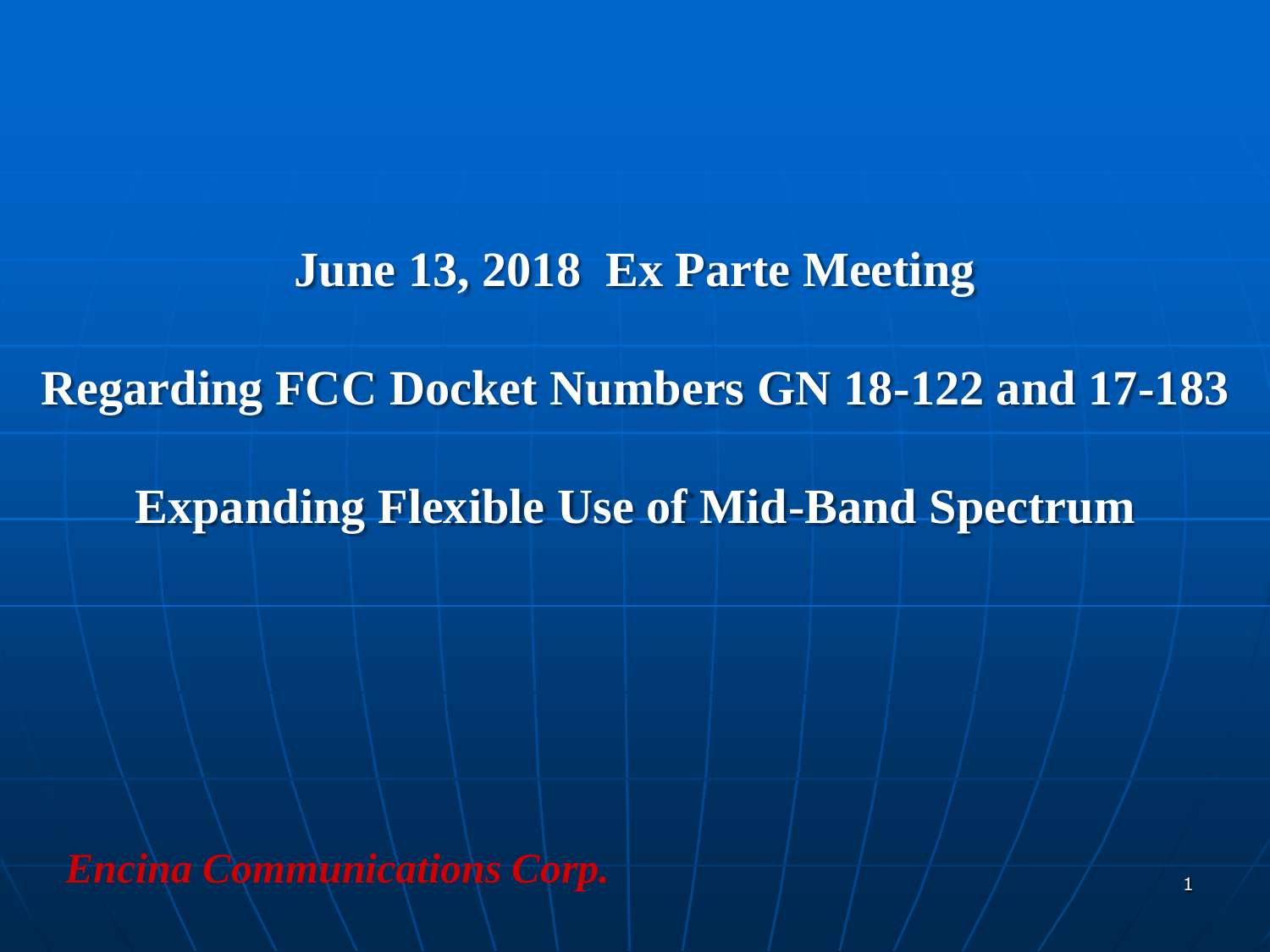

There is a critical need for more spectrum for:

❖ Fixed Service (for 4G/5G backhaul and access)

❖ Mobile (4G and 5G)

❖ Nomadic (WiFi)

*Encina Communications Corp.*  $\left|\frac{1}{2}, \frac{1}{2}\right|$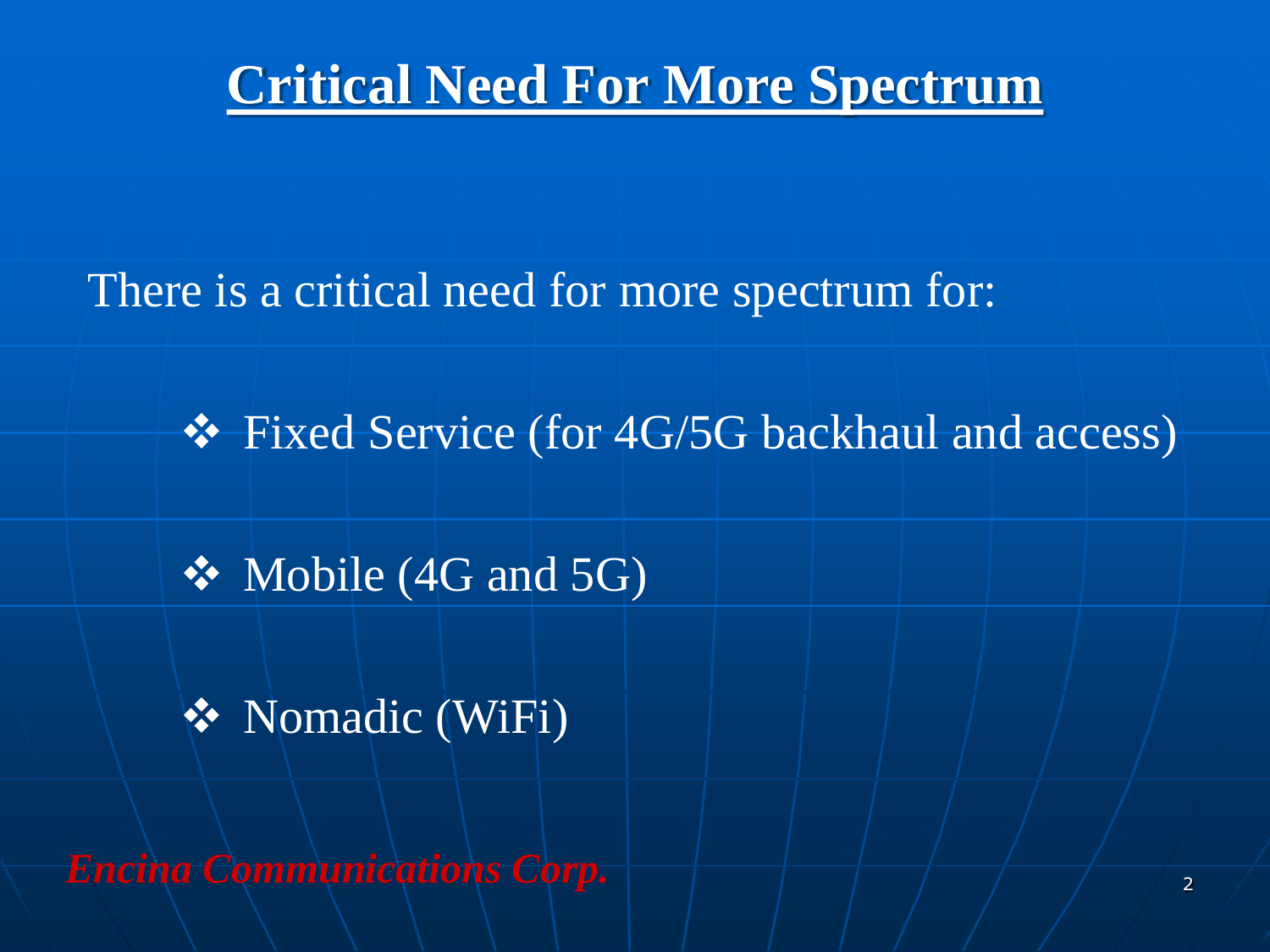# **The Opportunity to Modernize the Rules**

By modernizing Part 101 Rules to take advantage of today's fixed, mobile and nomadic equipment capabilities the Commission can increase the efficient and effective use of spectrum.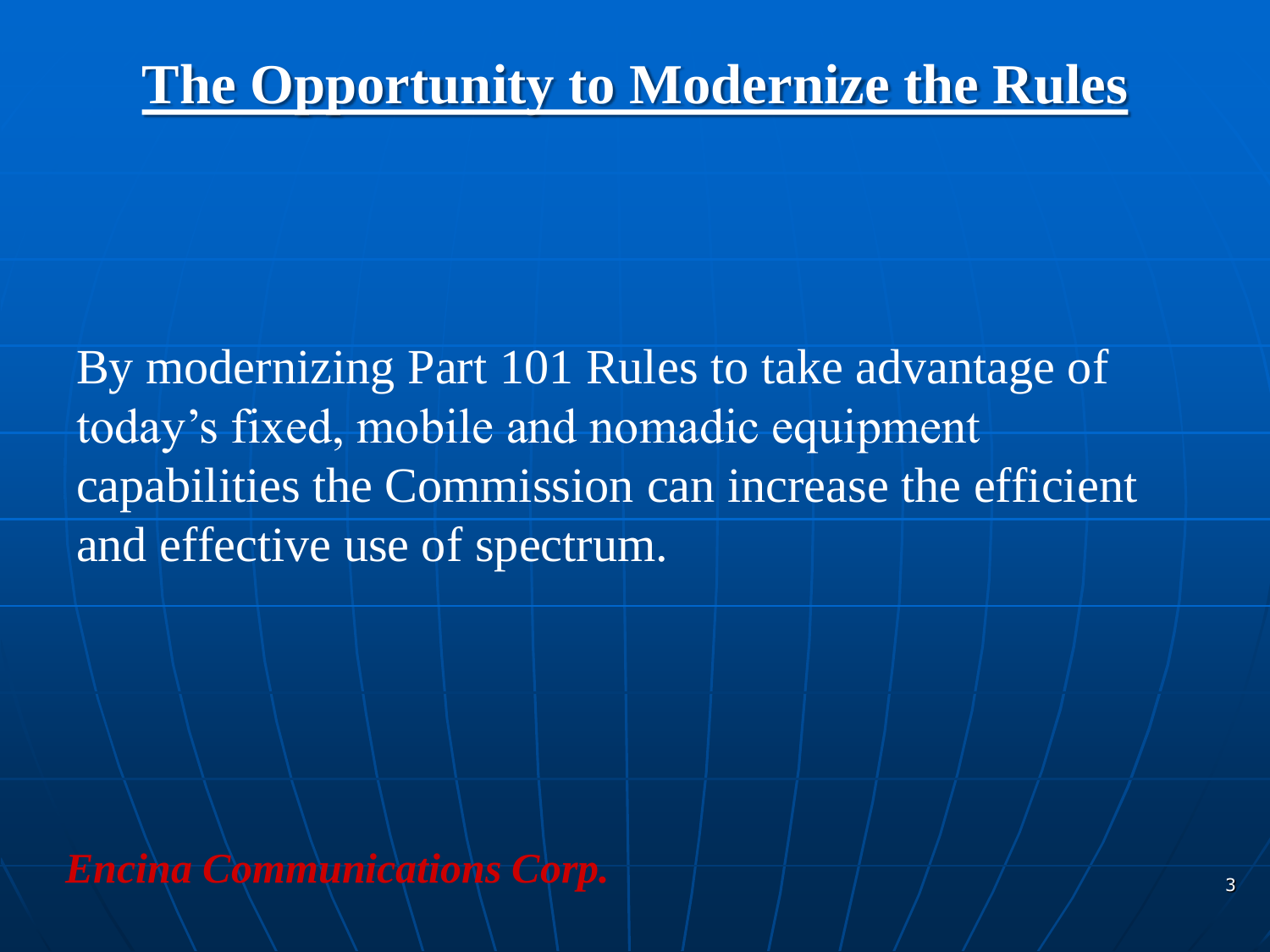## **Benefits from Modernizing the Rules**

- ❖ Minimize the blockage of new applicants
- ❖ Carrier-Grade broadband for rural subscribers
- ❖ Provide service in previously unserved locations
- ❖ Coexistence of Fixed, mobile and nomadic services on the same licensed frequency.
- ❖ Opens up newly available spectrum.

*Encina Communications Corp.* <sup>4</sup>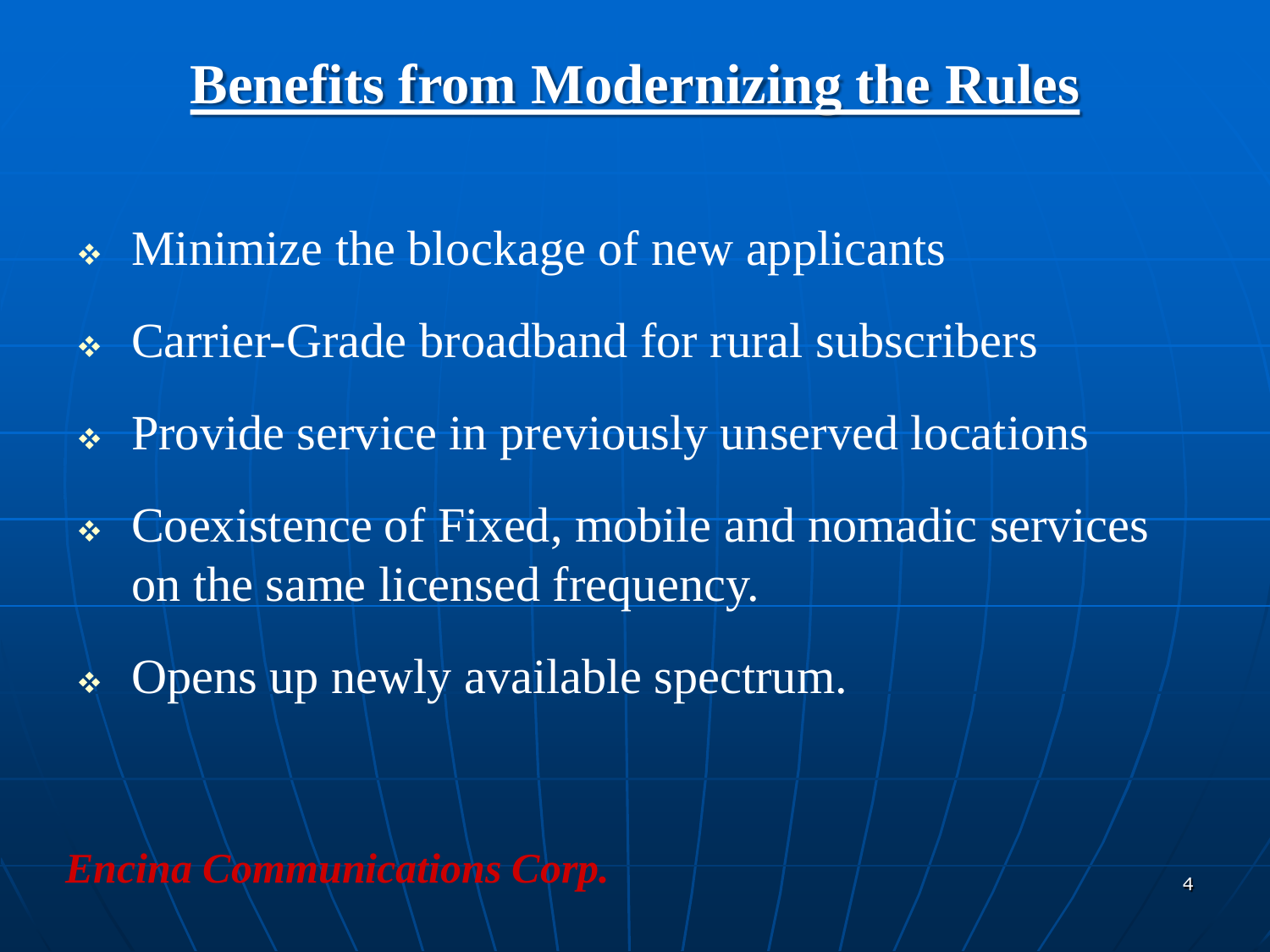## **Proposed Rule Changes – 1 of 4**

### *Minimum Path Length*

**Change:** Rule 101.143 -- We recommend that for PtMP networks, the EIRP below the minimum path length specified in Rule 101.143 be changed from a formula to a maximum of 50 dBm.

**Benefit:** Makes it possible to operate at all distances below the minimum path length.

*Encina Communications Corp.*  $\left|\frac{1}{5}\right|$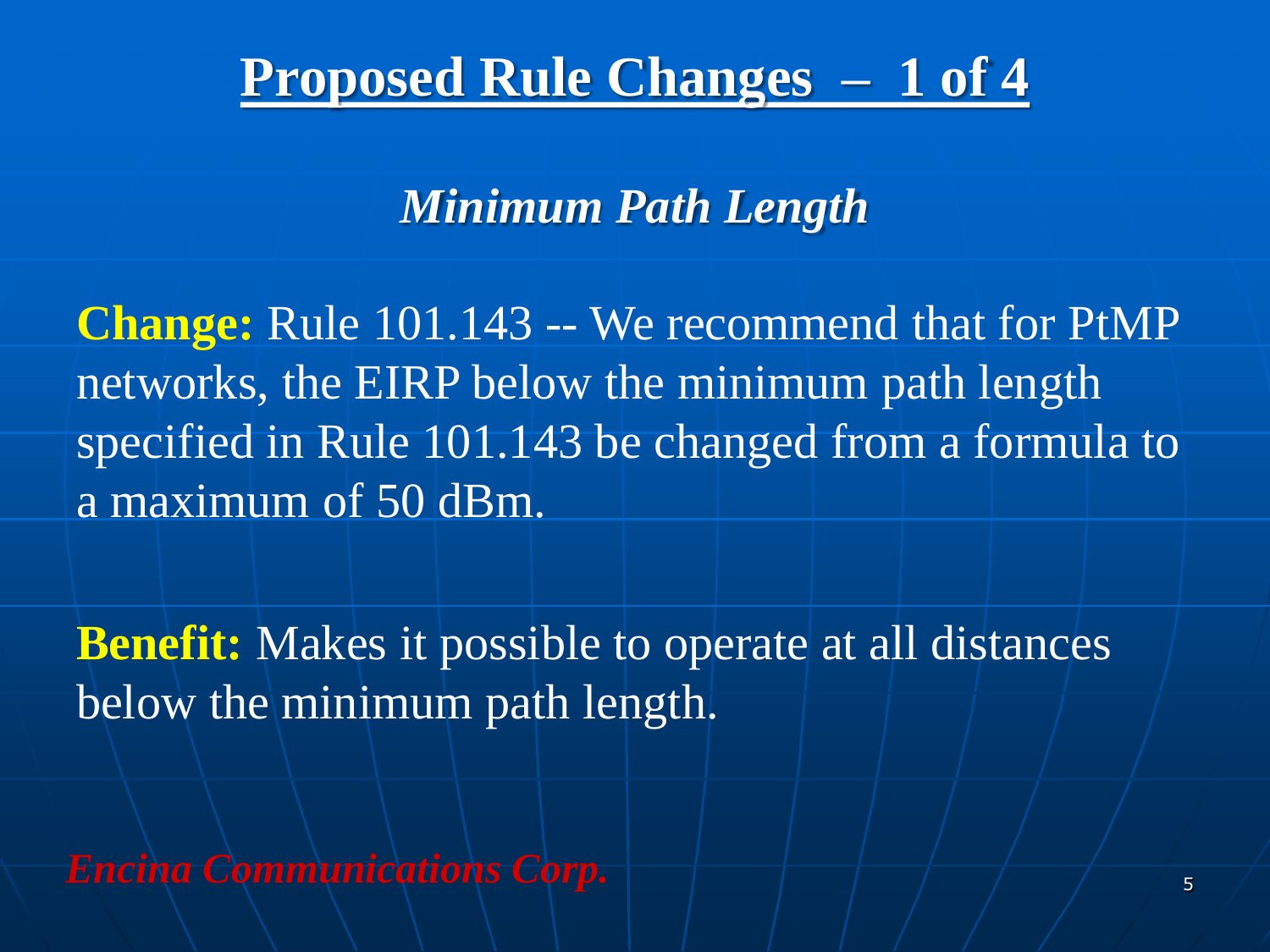## **Proposed Rule Changes – 2 of 4**

#### *Sector Antennas*

**Change:** Rule 101.115(a) – "*Unless otherwise authorized upon specific request by the applicant, each s Stations authorized under the rules of this part must employ a directional antenna adjusted with the center of the major lobe of radiation in the horizontal plane directed toward the receiving station with which it communicates: provided, however, where a station communicates with more than one point, a multi- or omni-directional antenna may be is authorized if necessary. New Periscope antenna systems will not, under ordinary circumstances, be authorized."*

*Encina Communications Corp.*  $\left|\frac{a}{b} + \frac{a}{c}\right|$ **Benefits:** Eliminates unnecessary delay after successful prior coordination, dramatically lowers monthly recurring antenna lease charges, blocks far fewer/new applicants,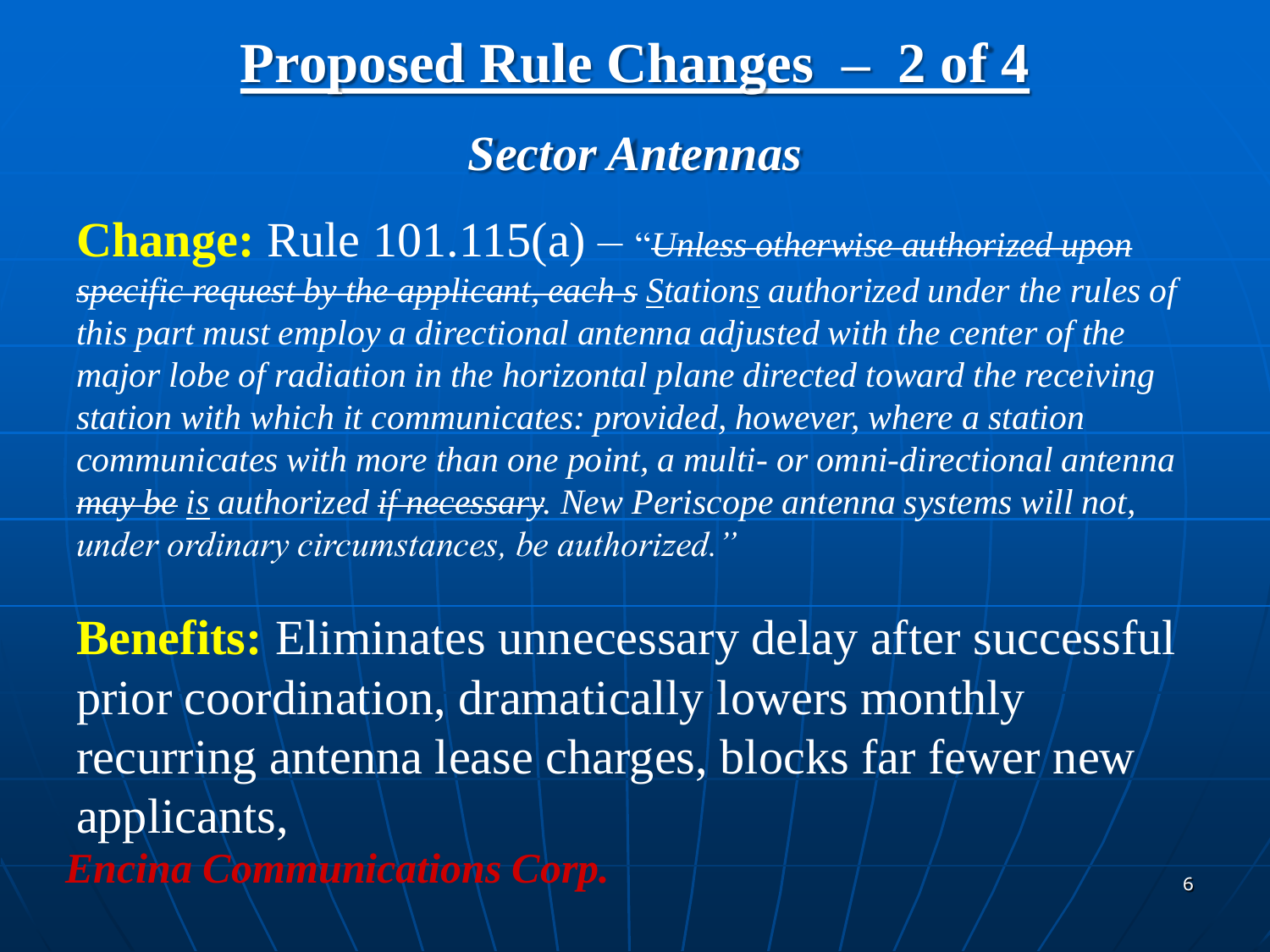## **Proposed Rule Changes – 3 of 4**

### *Small Directional Antennas*

### **Change:** Rule 101.115(b), add the following footnote:

"*Non-compliant antennas (antennas not meeting Category A specifications) are authorized on the condition that they must not cause harmful interference and must accept harmful interference pursuant to Rules 101.103 and 101.115(c). When Rule 101.115(c) requires the licensee of a station using a non-compliant antenna system to upgrade to a higher performance antenna, the licensee must comply with the requirement within thirty (30) days."*

**Benefit:** Makes it possible to provide licensed carriergrade broadband services to underserved communities.

*Encina Communications Corp.*  $\left|\frac{a}{b}-\frac{a}{c}\right|$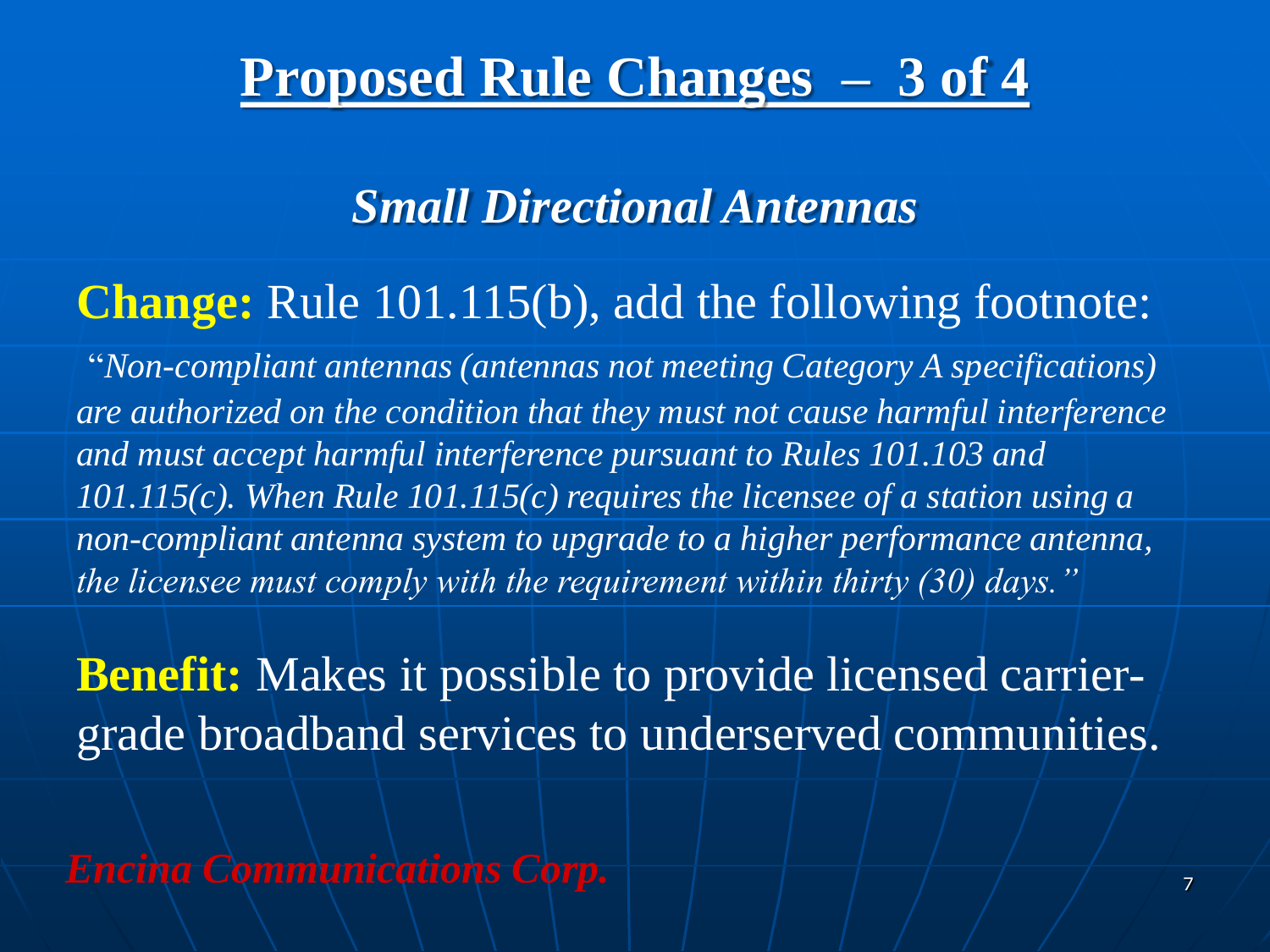## **Proposed Rule Changes – 4 of 4**

*Safe Mobile & WiFi Operation in FS Spectrum*

**Change:** New Rule (see following slide)

**Benefit:** Safe operation of nomadic and mobile devices in Part 101 bands without disrupting existing licensees.

*Encina Communications Corp.*  $\left| \begin{array}{cccc} \hline \end{array} \right|$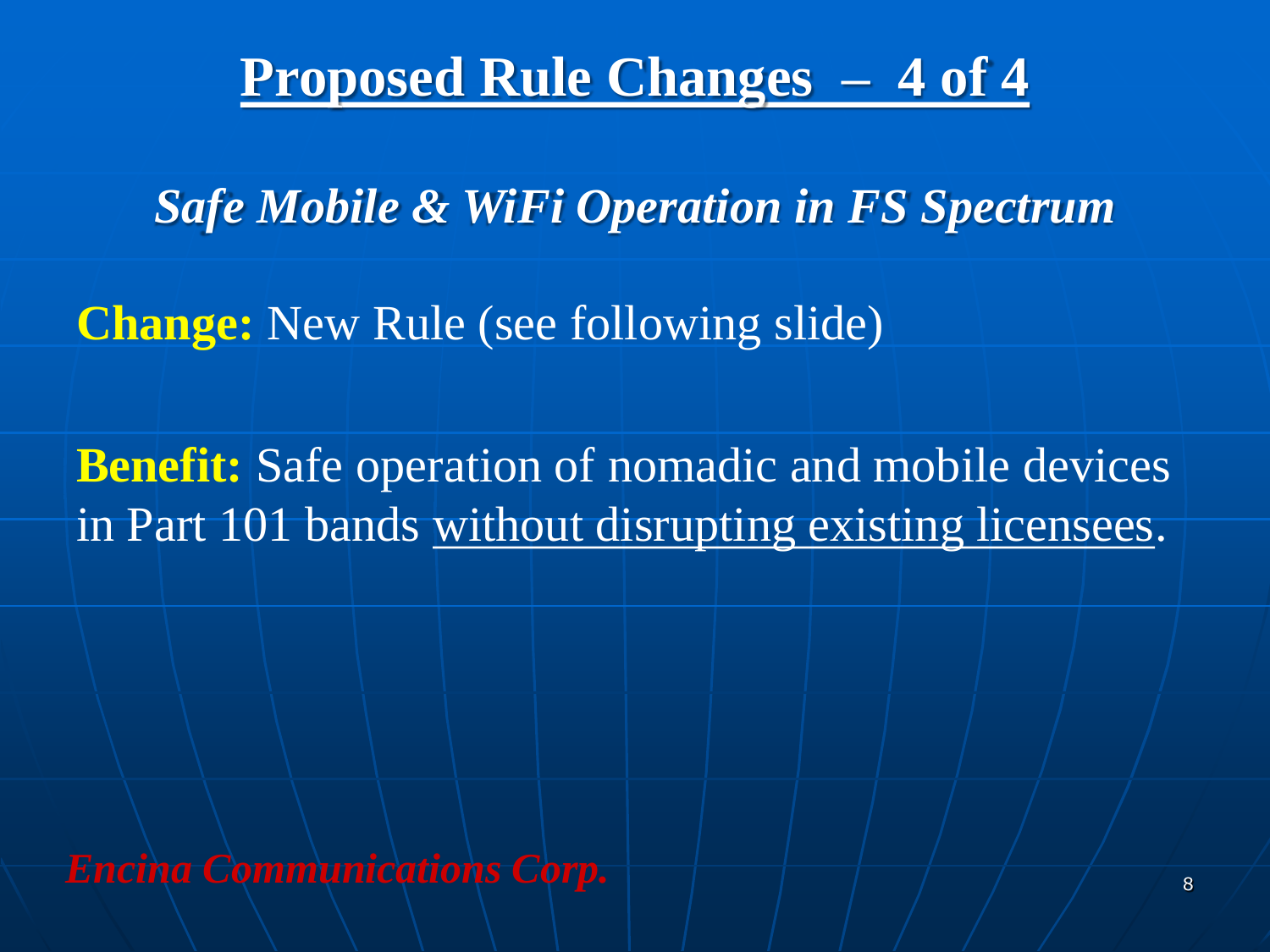# **Proposed Rule Changes – 4 of 4 (cont'd)**

## New Rule:

*Unlicensed nomadic or mobile devices can be operated by a PtP licensee from either or both of the licensed Stations 1 and 2 provided:*

- *i. The unlicensed nomadic and mobile devices are only permitted to transmit after they are connected to a licensed station identifying itself as having the capability of communicating with unlicensed nomadic or mobile devices,*
- *ii. The maximum antenna gain of the unlicensed device is limited to 6 dBi,*
- *iii. The unlicensed device EIRP is limited to 36 dBm,*
- *iv. The interference from any unlicensed device arriving at a licensed or new license applicant's station is less than the interference from the licensed Stations 1 or 2.*
- *v. The unlicensed devices are secondary and therefore must accept all interference.*
- *Encina Communications Corp.* <sup>9</sup>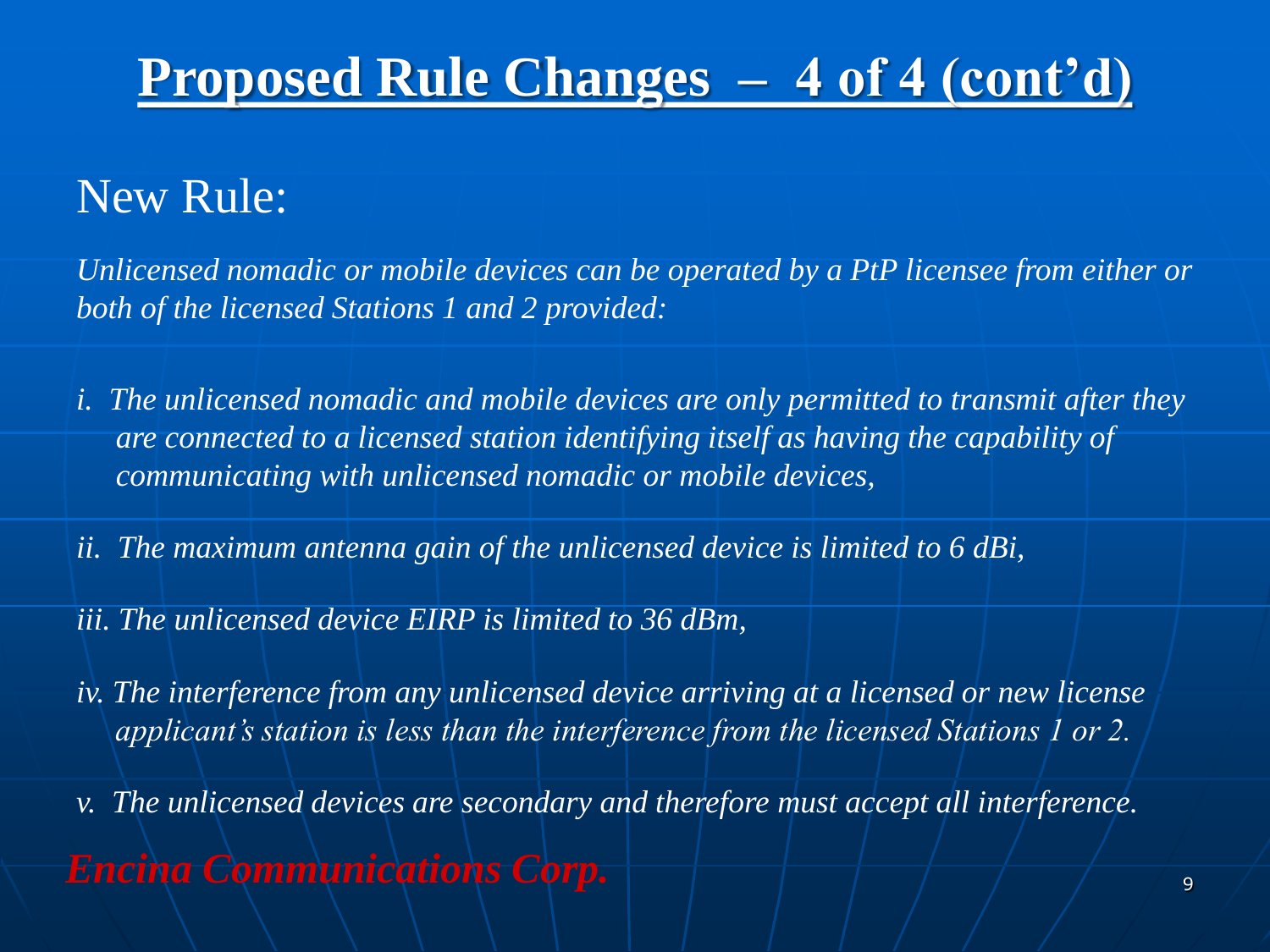# **Conclusion**

Spectrum is a finite and precious national resource and it cannot be manufactured.

With minor changes to the Rules, spectrum can be put to more productive use, and thereby help mitigate the spectrum crisis without disrupting existing fixed service licensees, fixed satellite service licensees or new applicants.

*Encina Communications Corp.* <sup>10</sup>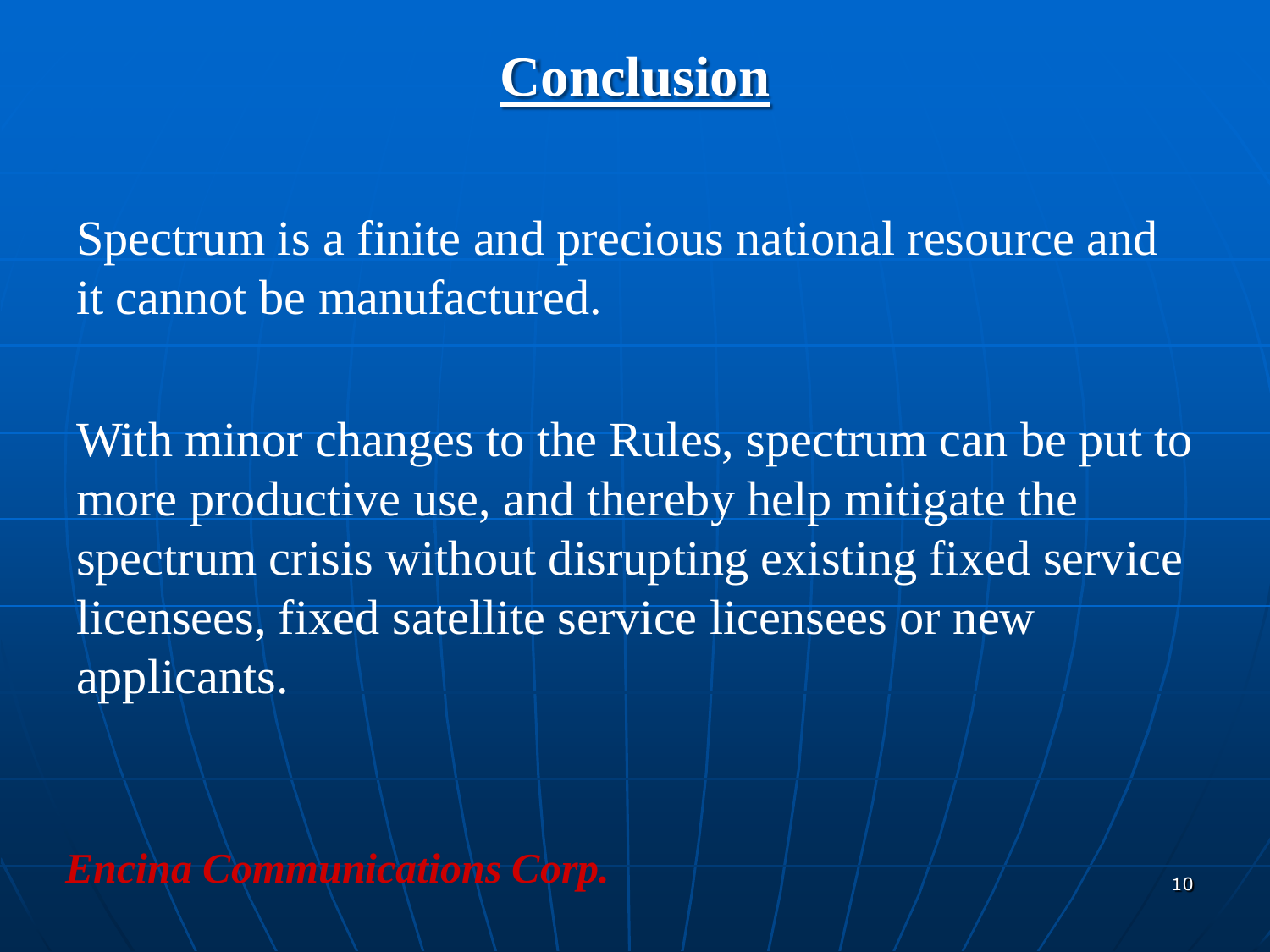June 14, 2018

#### **VIA ELECTRONIC FILING**

Marlene H. Dortch, Secretary Federal Communications Commission 445  $12^{th}$  Street, S.W. Washington, D.C. 20554

#### **EX PARTE FILING OF ENCINA COMMUNICATIONS CORPORATION REGARDING GN DOCKET NUMBERS 18-122 AND 17-183 EXPANDING FLEXIBLE USE IN MID-BAND SPECTRUM**

Dear Ms. Dortch:

On June 13, 2018, Michael Mulcay met with Umair Javed, advisor to Commissioner Rosenworcel, Will Adams, Wireless Advisor to Commissioner Carr, and Rachel Bender, Wireless Advisor to Chairman Pai.

We discussed modernizing Part 101 of the rules and the associated benefits.

**Change:** Rule 101.143 -- We recommend that for PtMP networks, the EIRP below the minimum path length specified in Rule 101.143 be changed from a formula to a maximum of 50 dBm.

**Benefit:** Makes it possible to operate at all distances below the minimum path length.

**Change:** Rule 101.115(a) – "*Unless otherwise authorized upon specific request by the applicant, each s Stations authorized under the rules of this part must employ a directional antenna adjusted with the center of the major lobe of radiation in the horizontal plane directed toward the receiving station with which it communicates: provided, however, where a station communicates with more than one point, a multi- or omni-directional antenna may be is authorized if necessary. New Periscope antenna systems will not, under ordinary circumstances, be authorized."*

**Benefits:** Eliminates unnecessary delay after successful prior coordination, dramatically lowers monthly recurring antenna lease charges, blocks far fewer new applicants.

**Change:** Rule 101.115(b), add the following footnote: